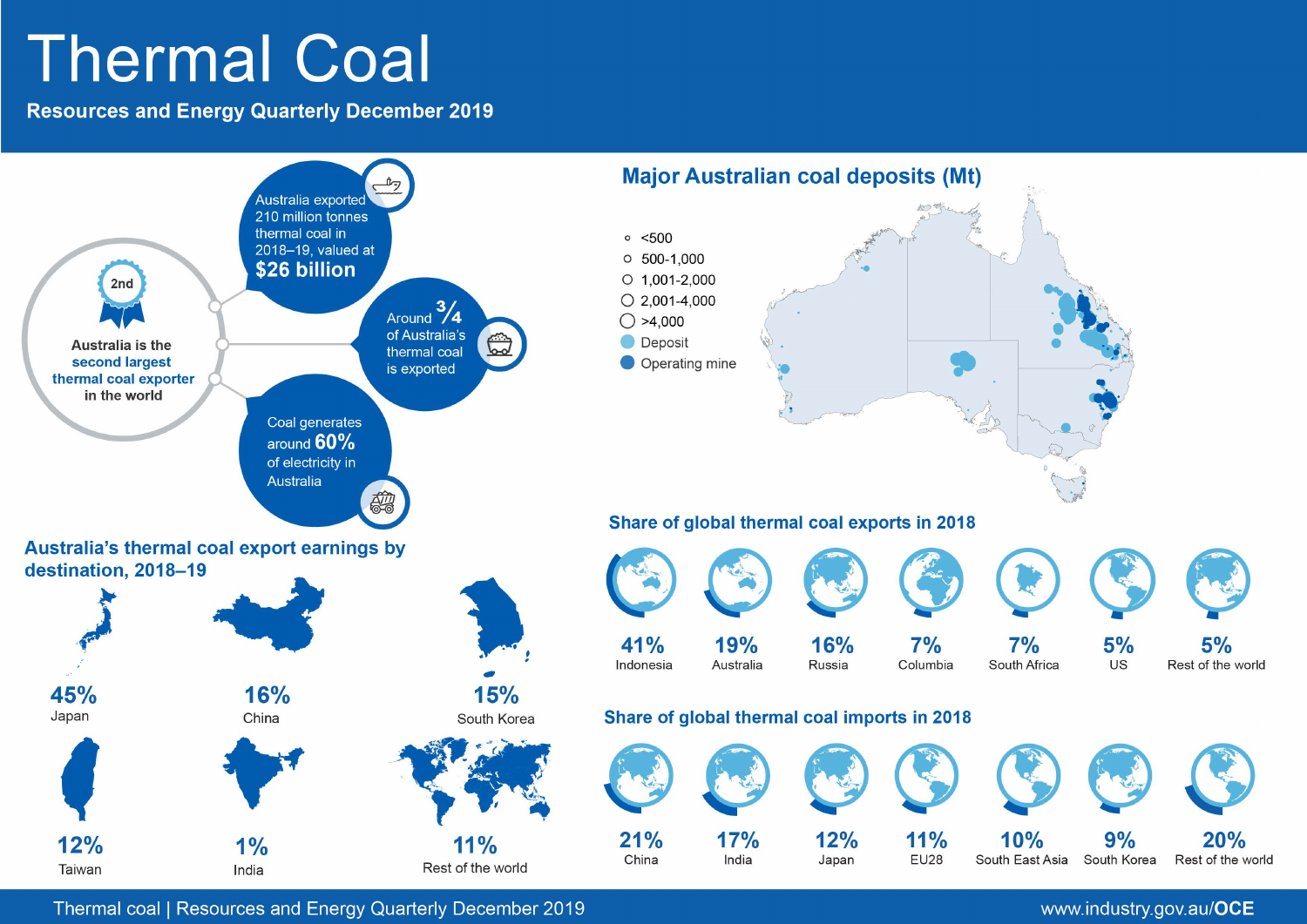# **6.1 Summary**

- The Newcastle benchmark thermal coal spot price is forecast to drift from an estimated average of US\$74 a tonne in 2019 to US\$72 a tonne in 2021, as supply continues to outpace demand.
- Australia's export volumes are forecast to grow from 210 million tonnes in 2018–19 to 214 million tonnes in 2020–21, reflecting modest production growth (arising from new capacity and expansions), a recovery from recent disruptions, and productivity improvements.
- Australian thermal coal exports reached a record \$26 billion in 2018–19. Earnings are forecast to fall to \$21 billion in 2019–20 and \$19 billion by 2020–21, as the impact of price falls more than offsets higher volumes.

## **6.2 Prices**

# Thermal coal prices have declined on weaker fundamentals

The thermal coal benchmark spot price — Newcastle 6,000 kcal/kg Net As Received (NAR) — has steadied after a sharp (47 per cent) fall to US\$60 a tonne in the year to end August 2019. The price has traded in a relatively narrow US\$60 band since then, and looks likely to average \$64 a tonne in the December quarter of 2019 (Figure 6.1). Weak global demand placed downward pressure on the thermal coal price in the first eight months of 2019: persistently low spot LNG prices encouraged some coal-to-gas switching — predominantly in Europe — dampening demand for thermal coal imports. While Chinese imports have been resilient, the prospect of tighter import controls have weighed on buying sentiment as 2020 approaches. Supply cuts from the US, Colombia and Indonesia appear to have helped steady the price, after large amounts of thermal coal flowed in to seaborne markets in late 2018 and the first half of 2019.

#### Thermal coal price forecast to remain subdued over the outlook period

Strong seasonal (northern hemisphere winter) demand is likely to underpin the price over the next month or so. Strong short-term Japanese demand is expected, as nuclear reactors close for planned maintenance until early 2020. Thereafter, the market will be impacted by the pace of coal-fired power generation in Asia, in turn influenced by reduced economic activity.

## **Figure 6.1: Thermal coal prices**



#### Source: IHS (2019)

Developments in China's import policies and domestic coal markets are likely to drive ongoing volatility in thermal coal imports and prices. The differential between Australian export prices and domestic prices in China has declined in recent weeks, after reaching 7-year highs in July. This suggests that the differential reached a level such that Chinese utilities became more prepared to import — and wear the risk of long customs delays rather than use domestic coal — their incremental needs.

Having fallen to insignificant levels in the second half of 2019, the differential between Newcastle 5,500 kcal/kg NAR and Indonesian 4,700 kcal/kg NAR suggests that Australian exporters of low to mid energy coal might be able to limit (further) market share losses to Indonesian miners over the next quarter.

Production cuts from high-cost (North and South) American producers will act to tighten the market. The price is forecast to move in a US\$55-85 a tonne range over the outlook period, down from an average of US\$105 a tonne in 2018.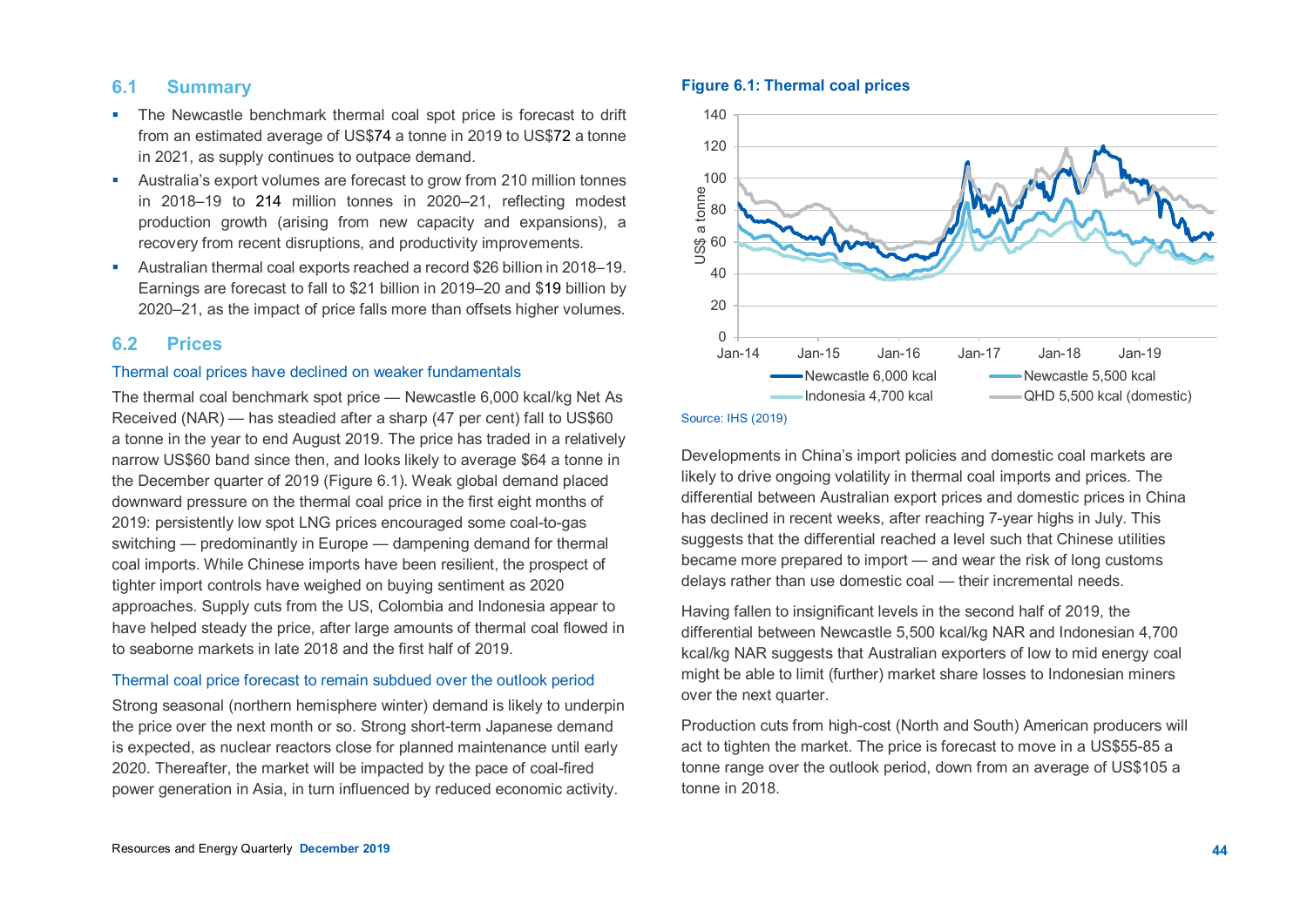# **World trade**

Strong demand and high prices drove growth in thermal coal trade between 2016 and 2018. This growth is forecast to reverse over the outlook period to 2021, with weaker import demand expected to drive a slight contraction in thermal coal trade.

#### **World imports**

In 2019, thermal coal imports are likely to have risen modestly to 1.2 billion tonnes. The trend for world imports over the outlook period is expected to be slightly downwards. Imports from most developed countries are in decline, as governments phase out coal-fired power generation. China's thermal coal imports are forecast to moderate in 2020, as domestic output rises and hurried stockpiling ends. Countering these trends, emerging Asian nations are expanding their coal-fired power generation and have seen stronger-than-expected import growth. The net result of these divergent trends is a marginal decline in imports out to 2021 (Figure 6.2).

# **Figure 6.2: Thermal coal imports**



#### Notes: s Estimate **f** Forecast

Source: IHS (2019); IEA (2018) Coal Market Report; Department of Industry, Innovation and Science (2019)

#### China's thermal coal imports forecast to moderate

Thermal coal imports into China — the world's largest importer of thermal coal — have been surprisingly strong in 2019 (Figure 6.3), after import caps in late 2018 affected the amount of coal entering from Indonesia and Australia. In the first ten months of 2019, imports stood at an estimated 210 million tonnes, up 7.7 per cent year-on-year.

## **Figure 6.3: China's monthly thermal coal imports**



Source: Bloomberg (2019) National Bureau of Statistics of China

Imports have been supported by a tight domestic coal market in China, with domestic prices very high relative to imports. Domestic coal production is likely to have grown by about 5-6 per cent in 2019. Producers have been encouraged by relatively high domestic prices and strong demand from both power utilities and industry.

Thermal coal demand has been strong, as power utilities raised coal-fired generation to fill the gap left by poor hydro power generation in the year to October and a significant weakening in wind power generation in the September quarter.

The Chinese government appears to have relaxed import caps. Higher domestic prices relative to imports have supported import demand.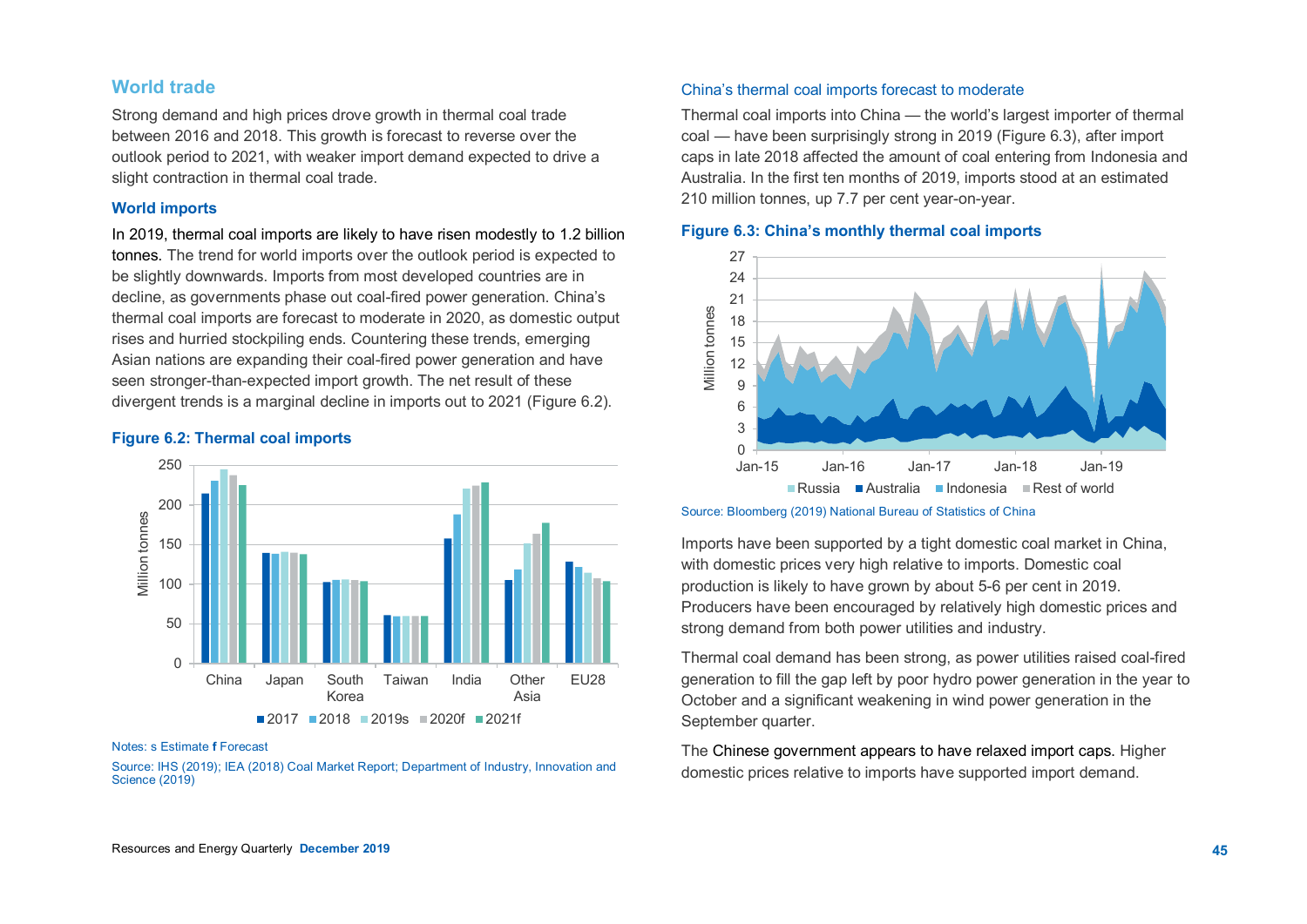In the longer term, Chinese coal production is expected to grow at a faster pace, further reducing imports. After three years of supply-side reforms, the bulk of capacity closures have largely concluded, and new, more efficient, additions to capacity have and will continue to boost production (Figure 6.4). China's railway networks have also been enhanced since 2018, improving the connections between the nation's coal producing regions and its main demand centres.



**Figure 6.4: China's raw coal production, year-on-year growth**

#### Source: Bloomberg (2019) National Bureau of Statistics of China

Policy uncertainty has been — and is expected to continue to be — a key risk to the outlook. The Chinese government is expected to continue to manage overall import levels to achieve various goals, including balancing domestic consumption and production, stabilising domestic coal prices, supporting domestic industries and reducing air pollution.

## Japanese thermal coal imports forecast to gradually decline

Japan is the world's third largest thermal coal importer. Its imports fell by 3.5 per cent in the first ten months of 2019, weighed down by high coal inventories, gradually recovering nuclear output and maintenance shutdowns.

Thermal coal imports in 2020 should be buoyed by ongoing outages in Japan's nuclear power sector, including two plants closed for security upgrades. Updates by Japanese power utilities on the availability outlook for 2020 means Japanese nuclear output could drop to 56TWh, down from the 66.6TWh expected in 2019. Longer term, coal (and gas-fired) power generation will be adversely affected by increased competition from nuclear restarts and renewables.

## South Korea's coal imports to decline as energy transition accelerates

In the first nine months of 2019, South Korea's thermal coal imports declined by 8.7 per cent year-on-year. Imports were weighed down by a range of factors, including the return of nuclear power generation, and the temporary closure of several coal-fired power plants. South Korean importers have recently reduced imports of Russian thermal coal because of dust issues. This has seen a lift in imports from Australia.

In early November, the Government announced that South Korea will bring about the early permanent closure of six of its older coal-fired power units by the end of 2021. This will remove 2.62 GW of capacity, however, the impact of this will be offset by 3.1 GW of new coal-fired capacity, due to come online before 2021.

Since 2018, to improve air pollution, coal plants in operation for over 30 years have been unable to operate from March to June. In late November, South Korea confirmed an escalation of that approach, announcing that it will suspend operations at 15 of its oldest and most polluting coal-fired power units from the start of December to the end of February. Power utilities have been preparing for it, with some bringing forward planned maintenance from the spring period. Higher utilisation rates by gas-fired plants and the more efficient coal-fired power plants are likely to fill the gap left by the closed units; estimates suggest about 3-5 million tonnes of thermal coal demand will be impacted by the measure.

Beyond 2019–20, the government will conduct annual reviews to decide the scale of coal shutdowns in December-March. Overall, South Korea's thermal coal imports are forecast to fall modestly over the outlook period.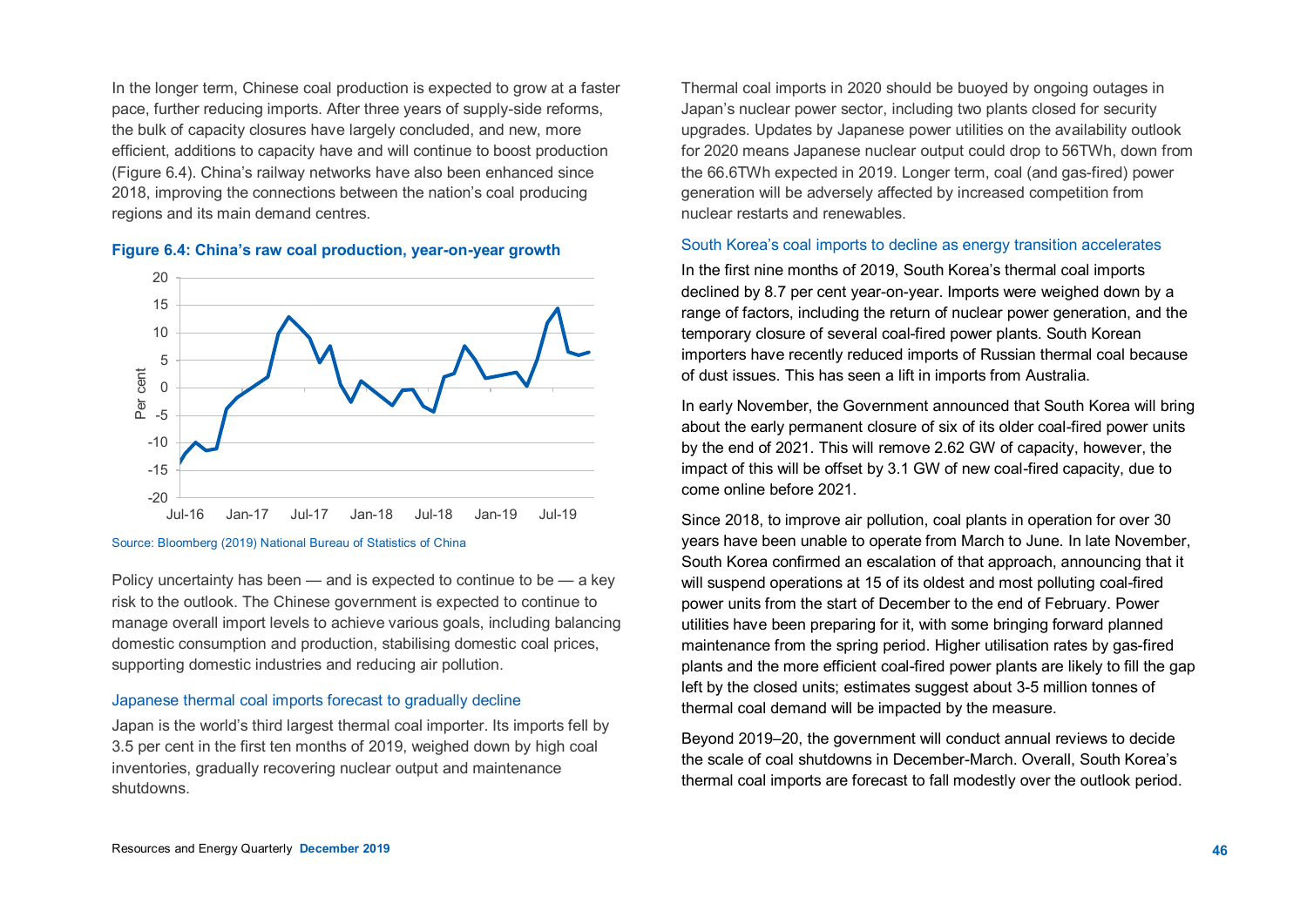#### Taiwan's coal imports are forecast to remain steady

Taiwan's thermal coal imports have been slightly weaker in the year to date compared with the corresponding period in 2018, and this trend is forecast to continue. While Taiwan's government is seeking to raise power generation from gas and renewables, annual coal imports are expected to remain resilient in the outlook period, hovering at about 60 million tonnes.

#### India's coal production has declined more sharply than demand

Growth in power demand in India in 2019 has been impacted by weaker than expected activity, as tighter lending sees the auto sector struggle. India has also been impacted by the fallout from US-China trade tensions.

Annual growth in domestic production of thermal coal recorded sharp declines in the three months to October 2019 (Figure 6.5). Coal India's production recovered to 50 million tonnes in November, still down 4 per cent on October 2018. October's production was 39.35 million tonnes, against a target of 57.17 million tonnes. In percentage terms, this was the highest monthly shortfall in a number of years. Output in September-October was hampered by local community agitations and unrest, and by the monsoon season, which ran for longer than normal and had a heavy impact on production and transport. The prolonged monsoon season has also raised the likelihood that hydro output will be better than expected over the next few months, lowering coal-fired power generation needs.

Domestic coal production is expected to return to strong positive growth in 2020, but is expected to continue to lag consumption growth for some time: import requirements will therefore remain high for the foreseeable future, which is inconsistent with the Indian Government's desire to move to total self-sufficiency in thermal coal.

In November, Coal India announced that it had decided to advance — by two years to 2023–24 — its target year for achieving an annual production capacity of one billion tonnes. By March 2024, Coal India plans to switch over to mechanized coal handling and loading systems at 35 projects with a yearly production capacity of 4 million tonnes and above. This is aimed to reduce transport costs and production process losses.

## **Figure 6.5: Coal India production, monthly**



#### Source: IHS Markit (2019)

#### South East Asia to be a key source of import growth

While South East Asian countries are relatively small importers individually, collectively, the region is expected to play a growing role in thermal coal markets over the 2020s. The region has a significant number of new and planned coal-fired power plants.

Coal plays a key role in Vietnam's Power Development Plan. With a significant number of newly constructed coal-fired power stations likely to boost coal demand further beyond rising domestic supply, import requirements are likely to rise. Vietnam's thermal coal imports were up 112 per cent on the year in January-October 2019, to 37.47 million tonnes from 17.71 million tonnes.

Australia has been the biggest benefactor of this surge in Vietnamese demand, with volumes in the 10 months more than trebling on the year, to 13.58 million tonnes from 4.46 million tonnes.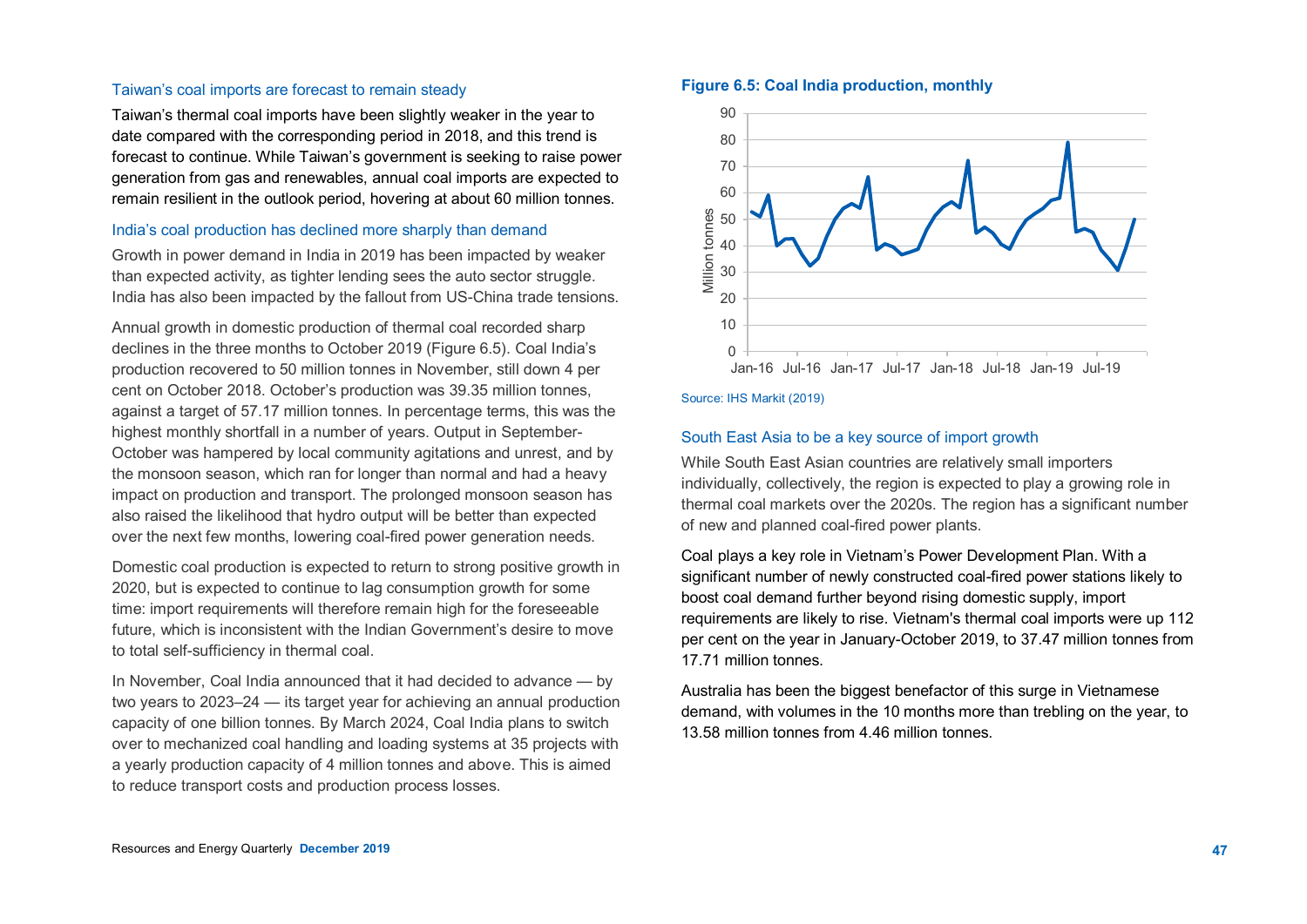## **World exports**

World exports of thermal coal are likely to be little changed in 2019, after growing by over 4 per cent in 2018. Lower exports from the Americas and South Africa were offset by increased supply from Indonesia and Russia. Lower prices are expected to drive a decline in supply from the more marginal producers in 2020. Australia and Russia are expected to be the key sources of export growth, with growth slowing towards the end of the outlook period (Figure 6.6).

## **Figure 6.6: Thermal coal exports**



#### Notes: **f** Forecast

Source: IHS (2019); ABS (2019) International Trade, Australia 5454.0; Department of Industry, Innovation and Science (2019)

## Indonesia's thermal coal exports to soften, but from a high base

Thermal coal exports from Indonesia — the world's largest thermal coal exporter — continued to grow noticeably in 2019. Exports rose by almost 8 per cent year-on-year in the first ten months of 2019, contributing to weakness in prices in seaborne thermal coal markets.

The rise in exports comes as production surges. Indonesia's Ministry of Energy and Mineral Resources (ESDM) has revised its coal output target to around 530 million tonnes for this year, up from an initial target of

489 million tonnes. The increase comes after the ESDM granted approvals to several coal mining companies to raise their output this year.

Indonesia's new online Coal Sales Verification Module (MVP) went live on 1 November — despite late calls for a delay from Indonesian miners. The MVP was created by the central government to raise control over the coal sector by monitoring production/sales activity. A key feature of the MVP is that it will issue a verification report electronically for port authorities and surveyors, which is designed to assist with compliance. The government warned that miners who do not populate the system with the required production data on time will likely face stumbling blocks in processing paperwork required for their exports to sail.

Beyond 2019, thermal coal exports are forecast to fall from current record levels. The fall in prices in 2019 is expected to lower exports over the early part of the outlook period. In the longer term, fast growing domestic needs are also expected to weigh on Indonesian exports.

## Russia's thermal coal exports forecast to grow

After strong growth in 2018, Russian thermal coal exports have risen at a more modest pace in 2019 — exports were 4.7 per cent higher year-onyear in the first three quarters of the year.

Rail and port developments in Russia's east, and the persistently weak Ruble are expected to support ongoing growth in Russia's thermal coal exports over the outlook period.

#### Colombia's thermal coal exports to remain subdued

In the first ten months of the year, Colombia's thermal coal exports fell by 7.5 per cent year-on-year. A sharp fall in exports to Europe drove the fall, more than offsetting a rise in exports to China, South Korea and India.

Going forward, Colombian exports of thermal coal to China and India are unlikely to climb sufficiently to offset losses in Europe and North America — Colombia's traditional export markets — where thermal coal consumption is shrinking. As a result, exports are forecast to continue to fall over the outlook period.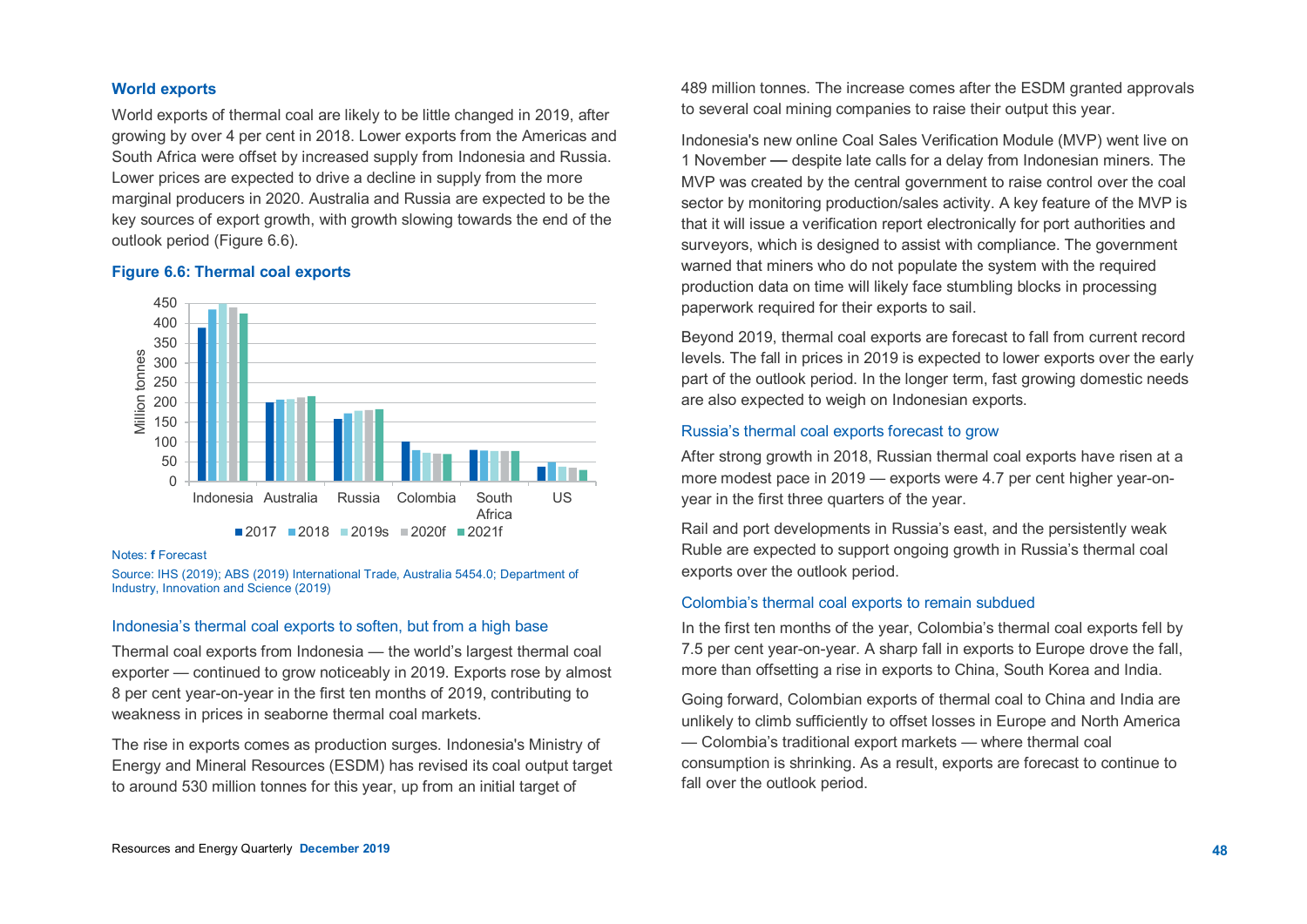#### South Africa's coal exports forecast to remain subdued

Despite production disruptions due to community and union protests, thermal coal production has grown strongly in South Africa in 2019. A relatively tight domestic market has allowed miners to arrest a fall in profit margins by diverting sales away from weaker seaborne export markets (particularly in East Asia). Between a quarter and a third of the country's output is exported. More than three quarters of South Africa's electricity is currently supplied from domestically produced thermal coal.

The government's Integrated Resource Plan (IRP) 2019 is an energy generation master plan for the nation. The IRP sets out how the nation's electricity will be supplied from now until 2030, and includes plans to decommission some of South Africa's coal-fired power plants. It forecasts 60 per cent of the nation's electricity will still be generated from coal by 2030. With a growing population and rising electricity use, that suggests a relatively strong level of domestic demand for South Africa's thermal coal output. However, miners will remain under government pressure to provide coal cheaply to Eskom — the country's state-owned electricity utility.

South Africa's thermal coal exports have declined by around 5 per cent in 2019; modestly higher exports to most of the main South African export markets — such as India and Pakistan — have been more than offset by sharp declines in exports to a number of other destinations, such as other African nations, the Netherlands, Taiwan, Sri Lanka and South Korea.

## Low prices to drive down United States' exports

Thermal coal exports from the US have fallen sharply in 2019, in line with lower prices — falling by 29 per cent year-on-year in the first ten months of 2019. Lower exports to Europe, India and South Korea have more than offset the impact of a modest rise in exports to Japan and Latin America.

The US coal sector has been impacted by a number of bankruptcies, as lower prices eliminate profit margins and as coal-to-gas switching accelerates in the US power sector — coal's share as a source of power generation fell to 23.5 per cent in August from 28.3 per cent a year before. US exports look set to fall further in the outlook period as coal mines shut.

#### **Box 6.1: The long-term outlook for thermal and metallurgical coal**

Global coal demand increased for the second straight year in 2018, driven by growing electricity demand in developing Asian countries. The trajectory of future global coal demand is starkly different in each of the three different policy scenarios contained in the IEA's recently released World Energy Outlook 2019, as well as across different nations (Figure 6.7). The diverging pathways reflect the crucial role of environmental policies in determining the future for coal.

#### **Figure 6.7: Change in coal demand by scenario and region, 2018–2040**



Note: The Current Policies Scenario considers the impact of policies and measures that are firmly enshrined in legislation as of mid-2019. The Stated Policies Scenario (previously known as the New Policies Scenario) incorporates the likely effects of current and announced policies, including official targets. The Sustainable Development Scenario entails a pathway consistent with the Sustainable Development Goals and Paris Agreement.

The change in China's coal demand between 2018 and 2040 in the Current Policies Scenario is -4 mtce and cannot been seen in the chart due to the scale of the axis.

Source: IEA (2019) World Energy Outlook 2019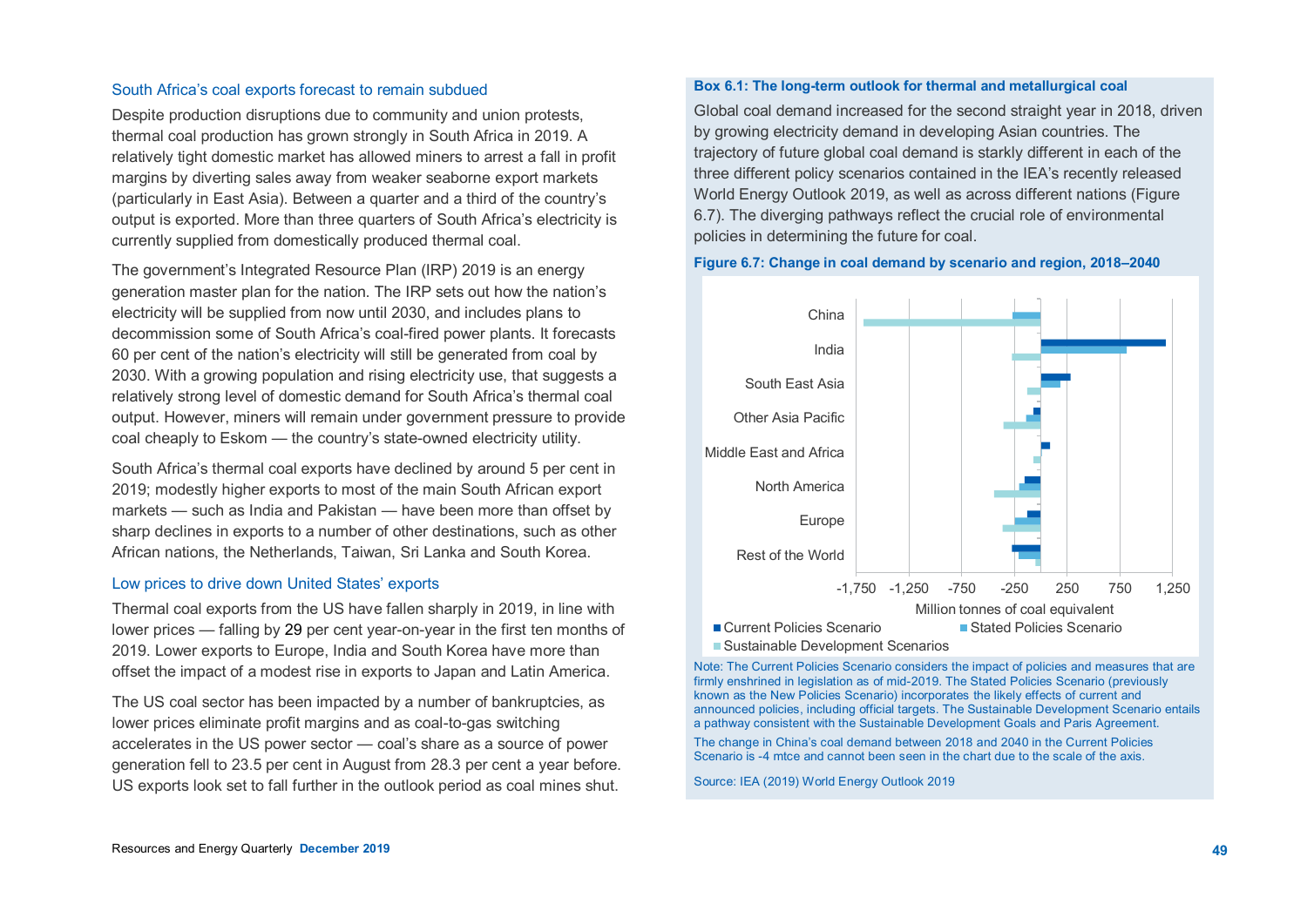In the central Stated Policies Scenario, coal demand declines marginally, from 5,458 million tonnes of coal equivalent (mtce) in 2018 to 5,400 mtce in 2040. The shift in demand towards Asia continues, with rising demand in developing Asia (notably in India and South East Asia) offsetting a structural decline in demand from China, the US and the EU. Coal remains among the lowest cost sources of power generation in developing Asia, playing a large role due to its relatively young coal-fired power fleet.

Despite coal demand remaining essentially flat over the next two decades in the Stated Policies Scenario, coal's share of the global energy mix declines from 27 per cent in 2018 to 21 per cent in 2040, falling behind natural gas. Coal use in the power sector declines due to improvements in the efficiency of coal-fired power plants and competitive pressure from renewables and gas. Industrial coal use (in the iron and steel, cement and chemical sectors) expands due to the limited availability of substitutes.

Australia is one of the few major producers projected to increase coal production in 2040 in the Stated Policies Scenario. However, the outlook is sensitive to the extent of import demand in Asia and the financing environment for greenfield coal projects. Coal projects in Australia and around the world are facing a number of headwinds, including financing restrictions from a growing number of lenders. The outlook for coal production is mixed elsewhere. Production and exports are also projected to rise from Russia, competing with Australia in the Asian market. Indonesia's coal exports fall substantially, and the share of its coal output used domestically more than doubles.

In the Sustainable Development Scenario, global coal demand falls sharply at an annual rate of 4.2 per cent, to 2,101 Mtce in 2040, accounting for 11 per cent of the global energy mix. More stringent environment policies to reduce emissions drives global coal use in this scenario 60 per cent lower than in the Stated Policies Scenario. The large scale deployment of carbon capture, utilisation and storage (CCUS) is crucial in this scenario. However, the IEA notes today's policies fall short of what is needed to stimulate investment in CCUS.

Notes: 'Coal' in the IEA's World Energy Outlook refers to both metallurgical and thermal coal.

# **6.3 Australia**

## Australia's thermal coal export earnings set to fall from 2018–19 record

Over the outlook period, Australia's thermal coal export earnings are set to fall back noticeably from the 2018–19 record of \$26 billion (Figure 6.8). The impact of lower prices will far outweigh minor gains in export volumes (Figure 6.9). Export earnings are projected to decline to \$20.8 billion in 2019–20, and then fall further to \$18.8 billion in 2020–21.

Export volumes are forecast to grow by 4 million tonnes over the outlook period, reaching 214 million tonnes in 2020–21. This growth reflects a mix of productivity improvements, expansions, and the ongoing ramp up of the Mount Pleasant mine and other smaller operations. Although there is a large pipeline of potential projects in Australia (see the Major Projects chapter), weak prices and growing challenges in developing greenfield projects could weigh on final investment decisions and export growth beyond the outlook period.





Source: ABS (2019) International Trade, Australia 5368.0; Department of Industry, Innovation and Science (2019)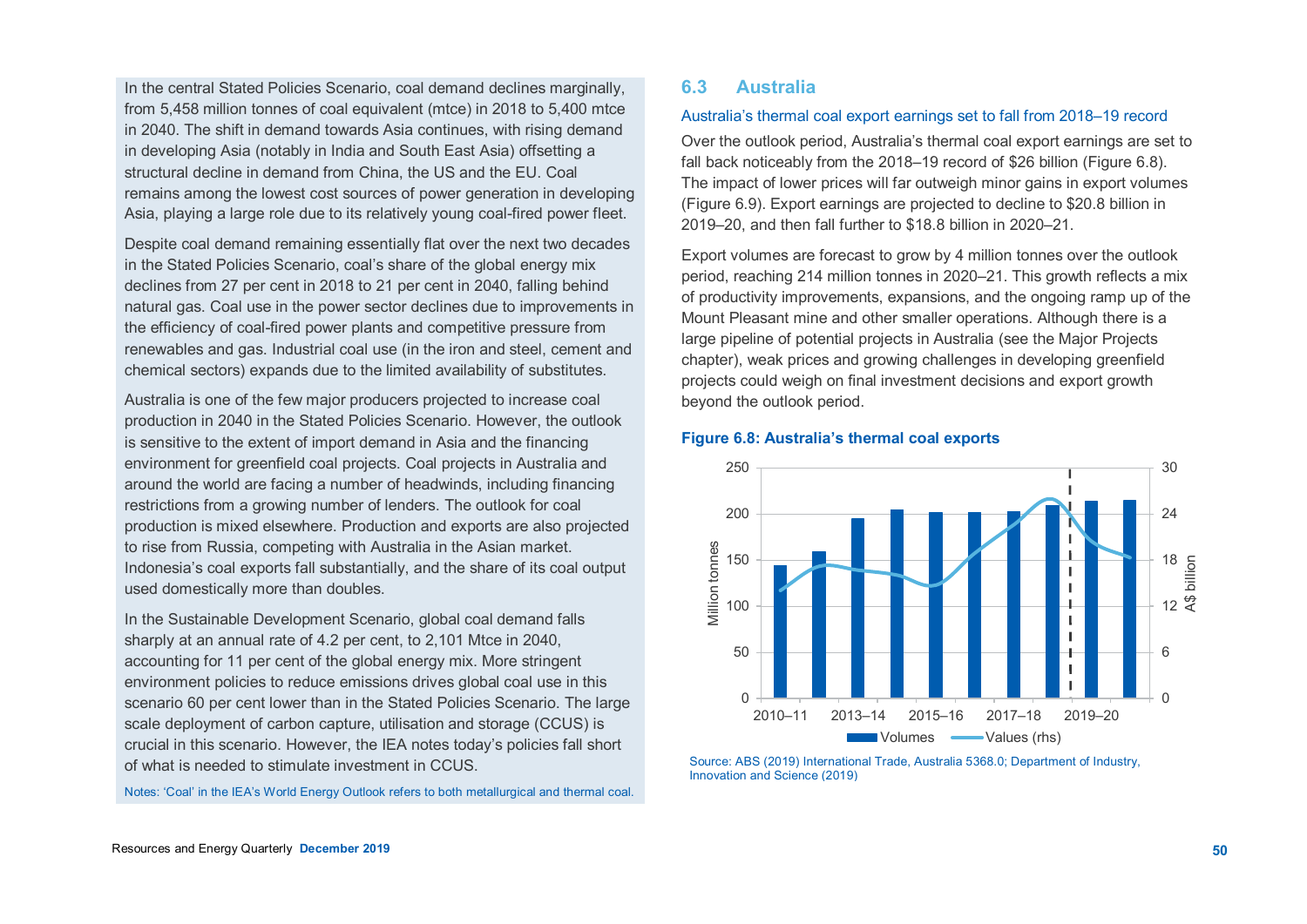

# **Figure 6.9: Annual growth in Australia's thermal coal exports values, and contributions from export volumes and prices**

Notes: Price changes are based on export unit values.

Source: ABS (2019) International Trade, Australia 5368.0; Department of Industry, Innovation and Science (2019)

## Revisions to the outlook

Australia's forecast thermal coal export earnings have been revised up by \$0.8 billion in 2019–20 and by \$0.6 billion in 2020–21 compared to the September 2019 *Resources and Energy Quarterly*. The revision reflects a downwards revision to the exchange rate, and to a lesser extent, an upward revision to export volumes.

## Coal exploration expenditure rising, but price weakness

Australia's coal exploration expenditure (including both metallurgical and thermal coal) rose to \$58.2 million in the September quarter. However, Australian coal exploration expenditure remains substantially lower than its peak in 2011 (Figure 6.10).

## **Figure 6.10: Australian coal exploration expenditure and prices**



Source: ABS (2019) Mineral and Petroleum Exploration, cat. no. 8412.0; IHS Markit (2019), Platts (2019)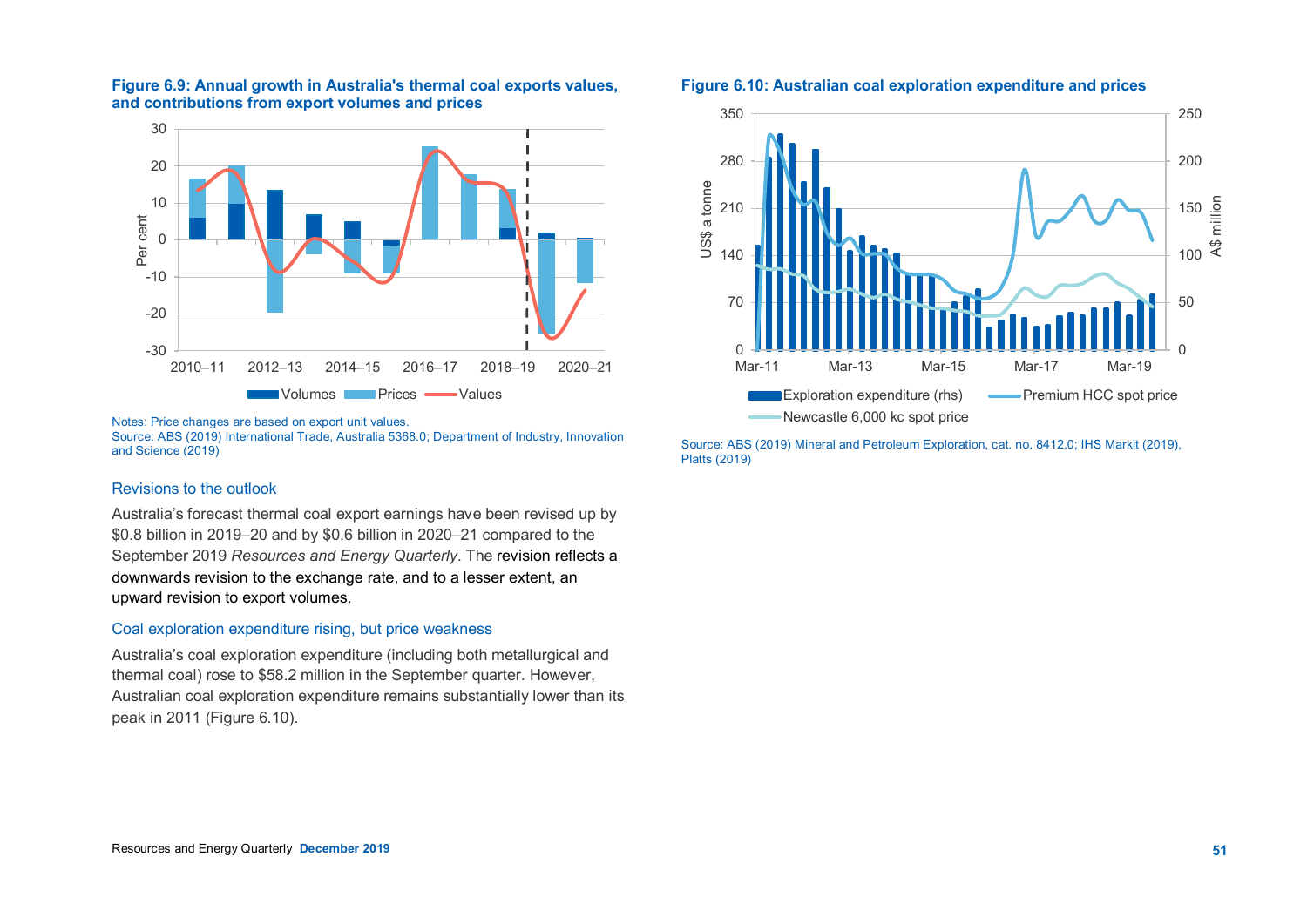# **Table 6.1: World trade in thermal coal**

|                             |             |       |                   |                   |                     | Annual percentage change |                   |                   |
|-----------------------------|-------------|-------|-------------------|-------------------|---------------------|--------------------------|-------------------|-------------------|
|                             | <b>Unit</b> | 2018  | 2019 <sup>s</sup> | 2020 <sup>f</sup> | $2021$ <sup>f</sup> | 2019 <sup>s</sup>        | 2020 <sup>f</sup> | 2021 <sup>f</sup> |
| World trade                 | Mt          | 1,119 | 1,182             | 1,185             | 1,184               | 5.7                      | 0.3               | $-0.1$            |
| <b>Thermal coal imports</b> |             |       |                   |                   |                     |                          |                   |                   |
| Asia                        | Mt          | 841   | 924               | 931               | 933                 | 9.9                      | 0.7               | 0.2               |
| China                       | Mt          | 231   | 245               | 238               | 225                 | $6.2\,$                  | $-3.0$            | $-5.4$            |
| India                       | Mt          | 188   | 221               | 225               | 228                 | 17.1                     | 1.8               | 1.7               |
| Japan                       | Mt          | 138   | 141               | 140               | 138                 | 1.9                      | $-0.7$            | $-1.4$            |
| South Korea                 | Mt          | 106   | 106               | 105               | 104                 | 0.5                      | $-0.9$            | $-1.0$            |
| Taiwan                      | Mt          | 59    | 60                | 60                | 60                  | 0.9                      | 0.0               | 0.0               |
| <b>Thermal coal exports</b> |             |       |                   |                   |                     |                          |                   |                   |
| Indonesia                   | Mt          | 435   | 455               | 440               | 425                 | 4.5                      | $-3.3$            | $-3.4$            |
| Australia                   | Mt          | 208   | 209               | 213               | 216                 | 0.6                      | 2.0               | 1.7               |
| Russia                      | Mt          | 173   | 179               | 181               | 183                 | 3.7                      | 1.1               | 1.1               |
| Colombia                    | Mt          | 80    | 73                | 71                | 70                  | $-8.2$                   | $-2.7$            | $-1.4$            |
| South Africa                | Mt          | 78    | 78                | 78                | 78                  | $-0.2$                   | 0.0               | 0.0               |
| <b>United States</b>        | Mt          | 49    | 38                | 35                | 30                  | $-22.6$                  | $-7.9$            | $-14.3$           |

## Notes: **s** Estimate, **f** Forecast.

Source: IEA (2019) Coal Information 2019, accessed through the IEA 20/20 Professional Browser; IEA (2018) Coal Market Report 2018; IHS (2019); Department of Industry, Innovation and Science (2019)